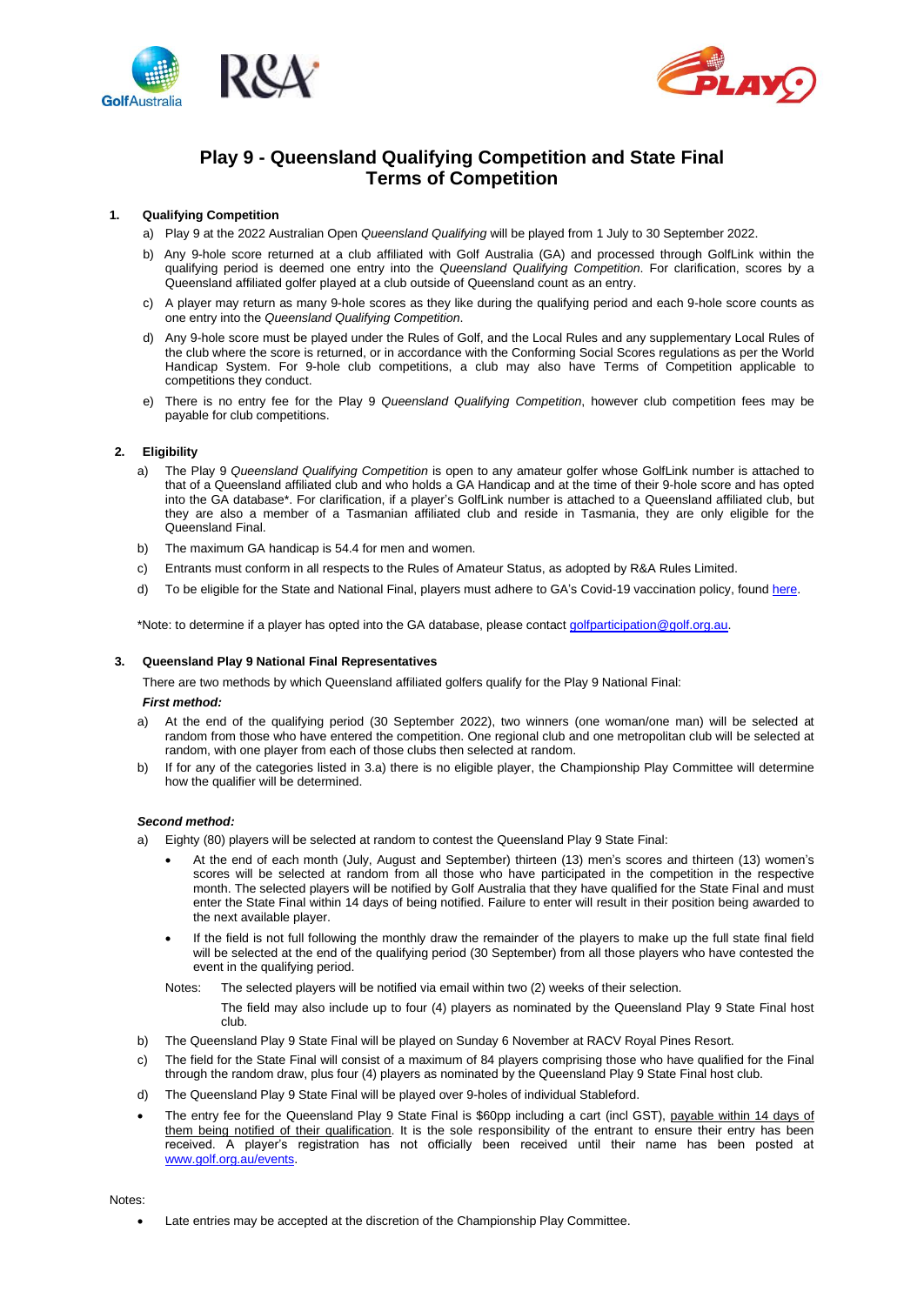



- The Championship Play Committee has the right to withdraw any person from the event at any time for COVID-19 related circumstances.
- The draw for the competition will be sent to players and available at [www.golf.org.au/events](http://www.golf.org.au/events) approximately one week before the event.

# **4. Prizes**

- a) The male and the female returning the best score at the Play 9 Queensland Final will be the Queensland Play 9 men's and women's winners and will each receive a memento. The runners-up and third placegetters in the men's and women's sections will also each receive a memento.
- b) In the event of a tie for any positions at the State Final, ties will be decided by the system of count-back as specified by GA.
- c) The men's and women's winners will qualify to play in the 2022 Play 9 National Final to be held in conjunction with the Australian Open in Melbourne, week commencing 28 November 2022.
- d) The two (2) players will receive the following:
	- a. Return flights to the national final from their nearest major city.
	- b. Two nights' accommodation.
	- c. \$200 local meal and transport allowance.
	- d. Attendance at the 2022 Play 9 function.
	- e. A player gift pack.
	- f. Two (2) x Season Passes to the 2022 Australian Open.
- e) Should one of the two (2) players be unavailable, the runner up will be eligible for the National Final.

# **5. Championship Play Committee**

- a) The Championship Play Committee will comprise GA's General Manager Golf Development, GA's General Manager - Events & Operations, and the State Event Manager.
- b) In the absence of a full Championship Play Committee, such members thereof, as may be present at the time, may give a decision so given shall be deemed to be a decision of the full Championship Play Committee.
- c) The Championship Play Committee will have the sole management and control of the Championship, with full power at any time to alter or vary any of the terms.
- d) The Championship Play Committee's decision on matters affecting the Championship will be final.

#### **6. Refund Policy**

Any entrant may withdraw and have the entrance fee refunded provided notification is received 5 days prior to the event. To be eligible for a refund after this time players must provide GA supporting documents regarding their withdrawal from the event (eg. medical certificate). In the case of the State Final commencing but not being completed (for example due to weather delays) refunds will not be provided.

#### **7. Rules of Golf**

The Rules of Golf, as adopted by R&A Rules Limited, will apply, together with any additional Local Rules as drawn up by the Championship Play Committee.

#### **8. Distance Measuring Devices**

A player may obtain distance information by use of a distance-measuring device. If, during a stipulated round, a player uses a distance-measuring device to gauge or measure other conditions that might affect their play (e.g. elevation changes, wind speed, etc.), the player is in breach of Rule 4.3.

#### **9. Motorised Transport**

A player or a caddie will only be permitted to ride on motorised transportation in circumstances expressly described in (a) or (b) or (c) below.

- (a) When authorised (or later approved) by the committee in charge of the competition due to circumstances that arise during the playing of a round. For example, a player who is about to play (or who has just played) under penalty of stroke and distance, and their caddie, is automatically authorised to ride on motorised transportation.
- (b) When approved by Golf Australia as a person who currently requires the use of motorised transportation in order to participate in the game of golf. To be considered for approval, the player or caddie must provide to Golf Australia written advice from a medical practitioner, or a physiotherapist, or a chiropractor, or an osteopath, or the like, stating they currently require the use of motorised transportation to participate in the game of golf. The advice must be emailed to [golfoperations@golf.org.au](mailto:golfoperations@golf.org.au) before the event's commencement. The advice from the health professional must specify the period of time that use of the motorised transportation is required (i.e., 1 week, 1 month, 1 year, or indefinitely). When an exemption is granted, the use of motorised transportation must solely serve the purpose of transportation.
- (c) Any player or caddie aged 75 years or over is permitted to use motorised transportation without needing to apply to Golf Australia for approval.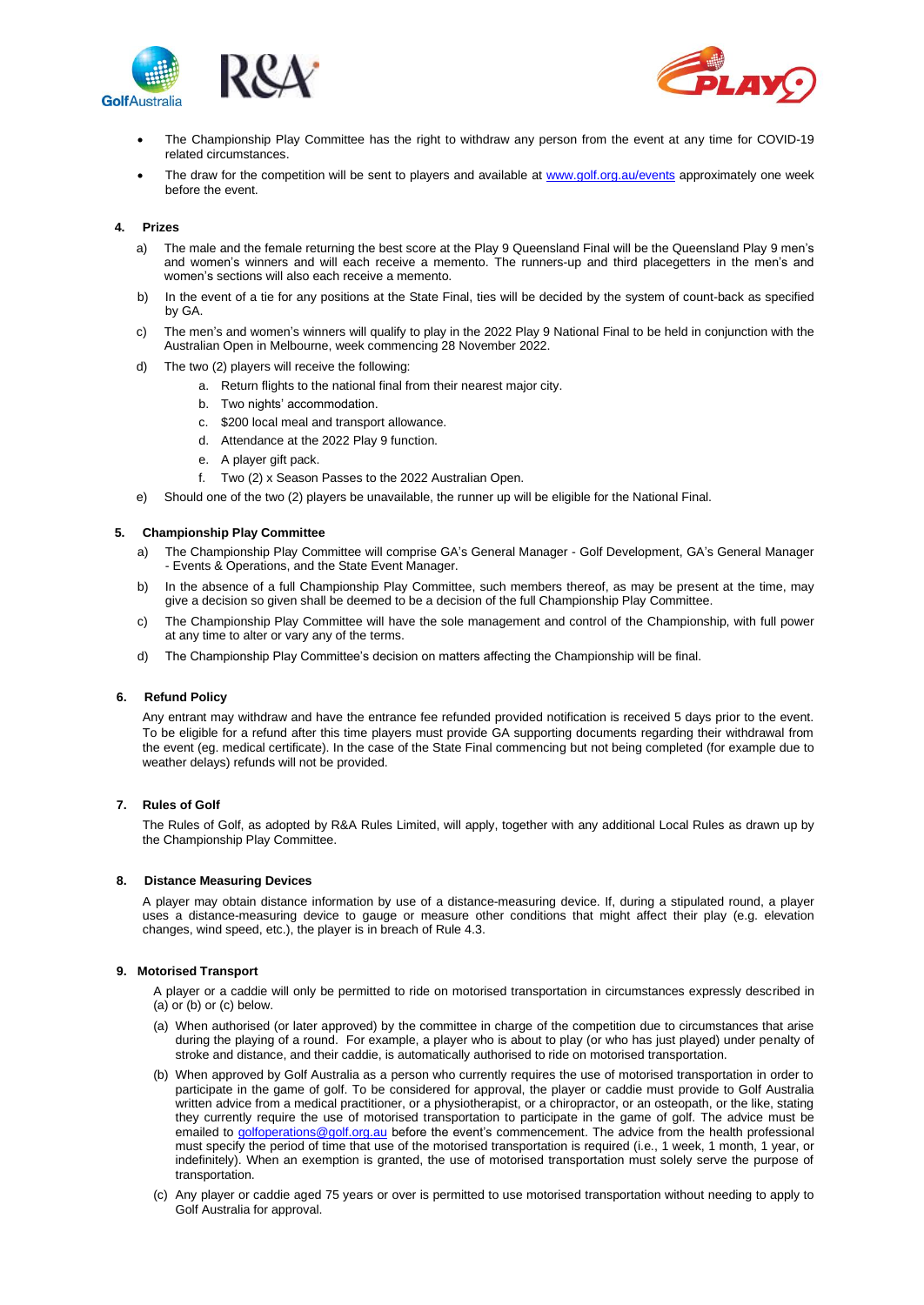



#### **10. Anti-Doping Policy**

The GA anti-doping policy applies for this event. The GA anti-doping policy is the Australian National Anti-Doping Policy, effective from 1 January 2021, and can be found b[y clicking here.](https://www.golf.org.au/competitionpolicies)

#### **11. Database of Competitors' Details**

The personal data contained in this entry is permanently retained by GA. This data may be utilised by GA or its sponsors for the distribution of correspondence, in both electronic and hard copy means. From time to time players may be sent entry forms, event literature, the GA e-newsletter, or marketing material by the sponsor(s) of GA events, or information about events conducted by GA approved bodies. Upon receipt by GA of a written request, a player may either have access to their details, or have their details deleted from the database. For further details, please refer to our privacy policy by [clicking](https://www.golf.org.au/privacy-policy/) here.

#### **12. Code of Conduct**

All entrants are bound by GA's Code of Conduct ("the Code"). A copy of the Code is available b[y clicking here.](https://assets.ctfassets.net/3urhge2ecl20/40SKEhoS0SF0a3OfM1Qfgl/48333db9e79062de3b380902b397b698/00040015-source.pdf) Any breach of the Code may be recorded on the Central Register of the Code ("the Register"). The Register may be accessed (and published from time to time) by any State Association or GA for the purposes of administering Competitions or state championships, events, competitions, practice sessions or major activities conducted or sanctioned by a State Association, or any State Association or GA codes of conduct and/or other related matters.

# **13. Legal Policies (E.g. Match Fixing Policy)**

All entrants are bound to comply with all of GA's legal policies. These policies relate to the golfer's behaviour and the behaviour of their associates during the tournament. Any breach of these policies may result in the competitor being withdrawn from the competition and subject to investigation and disciplinary proceedings. It is the duty of the competitors and their associates to familiarise themselves with the relevant policies and ensure they comply[. Click here](https://assets.ctfassets.net/3urhge2ecl20/EW2qYQ64Ac1TxvkGnT6aL/11eb2e2ad18b9909b542cc8ebbf8fb91/00029860-source.pdf) to view GA's Legal Policies.

# **14. Smoking & Consumption of Alcohol Policy**

Players and caddies are prohibited from smoking and consuming alcohol during a round. (Note: In addition to the more traditional forms of smoking, this policy is also considered to cover vaping and the like).

The following penalty structure applies for a breach of the above policy:

| o First breach:                               | Warning                |
|-----------------------------------------------|------------------------|
| o Second breach:                              | One-Stroke Penalty     |
| o Third breach:                               | <b>General Penalty</b> |
| o Fourth breach or any subsequent misconduct: | Disqualification       |
|                                               |                        |

The Championship Play Committee will impose any penalty, where applicable. Their decision is final.

# **NATIONAL FINAL**

- 1) The 2022 Play 9 National Final will be played over 9-holes of individual Stableford in Melbourne, the week commencing 28 November 2022.
- 2) The field will consist of 28 players who have qualified via their State/Territory qualifying competition during the 2022 Play 9 competition. In the event of a withdrawal of one of those 28 players, a substitution is permitted as determined by the Championship Play Committee.

#### Notes:

- i) If a player under the age of 18 years qualifies for the National Final, they MUST bring a chaperone at their own cost.
- ii) Motorised Transport Policy for the National Final
	- A player will only be permitted to ride on motorised transportation in circumstances expressly described in (a) or (b) or (c) below.
		- a) When authorised (or later approved) by the committee in charge of the competition due to circumstances that arise during the playing of a round. For example, a player who is about to play (or who has just played) under penalty of stroke and distance, is automatically authorised to ride on motorised transportation.
		- b) When approved by GA due to one of the 10 eligible disability impairments recognised by the International Golf Federation.
			- Details of the 10 eligible impairments are provided b[y clicking here.](https://edgagolf.com/downloads/definitions_of_Impairment.pdf)
			- A player seeking authorisation to ride on any form of motorised transportation as a result of one of the 10 eligible disability impairments recognised by the International Golf Federation must email GA [\(golfoperations@golf.org.au\)](mailto:golfoperations@golf.org.au) to obtain information on procedures for submitting requests.
			- All such requests and required information must be submitted to GA before the date of the National Final.